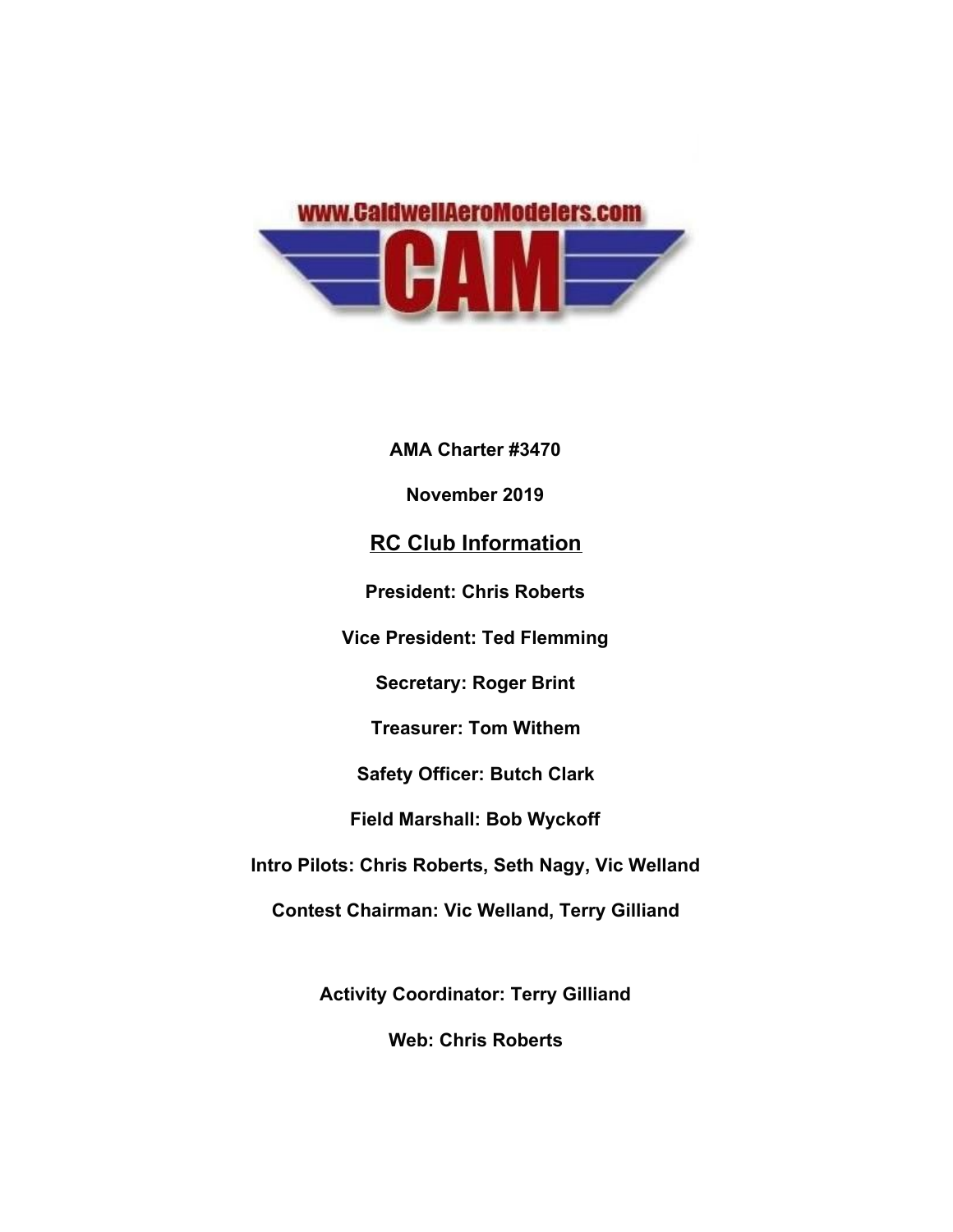## **Typical Meeting Agenda**

**Welcome**

**Approve Agenda**

**New member applications**

**Reports**

**Field Officer**

**Safety Officer**

**Intro Pilots report**

**Treasurer's report**

**Old Business**

**New Business**

**Auction / Show & Tell**

**Q & A**

## **October's Meeting Minutes**

**CAM October 2019 Meeting Notes:**

**Called to order at 7:00 pm**

 **September minutes approved**

**New Members: None Field Report: It's in great shape Safety Report: Butch says A-OK**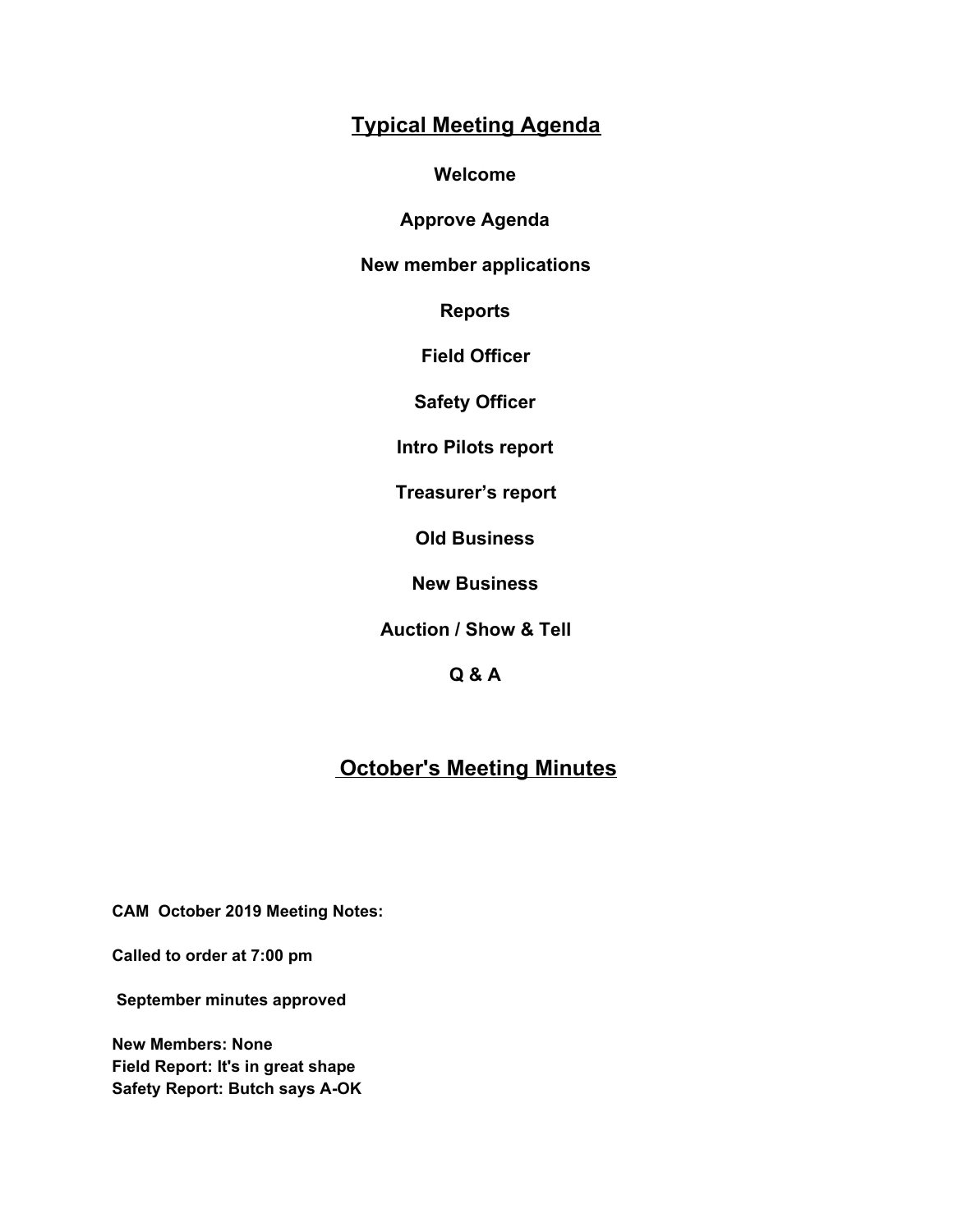**Intro Pilot Report: Congratulations to Jayden Scott, he has successfully Soloed Treasurer's Report: We have \$1884.48 in our account and 23 paid members.**

**Old Business:**

**All club officers will remain the same except Terry will replace Ted as VP**

**If anyone is interested in fuel contact Terry Gilliand #828-234-7910**

**He has 2 gallons for sale right now at \$25 each**

## **New business**

**For anyone that is interested Tom has got things setup that at 5:30pm before the meeting we will have the opportunity to visit Jim George's hanger at foothills regional airport. He will meet any members at the airport gate to direct them to Jim's hanger. The hanger has a wide assortment of small aircraft, some under repair, some being rebuilt, some completed. The airport can be accessed off hwy 18 on Antioch Church road, approximately one mile. left turn on entrance road to airport parking**

**Address is 3566 Morganton Lenoir Airport Ave. Morganton, NC Monthly meeting will follow at the library at regular time**

**Christmas party choices are Captain's Galley or Piccolo's Pizza Exact date to be determined at the November meeting**

**November meeting will be at the library.**

**Events:**

**The meeting was adjourned at 7:29**